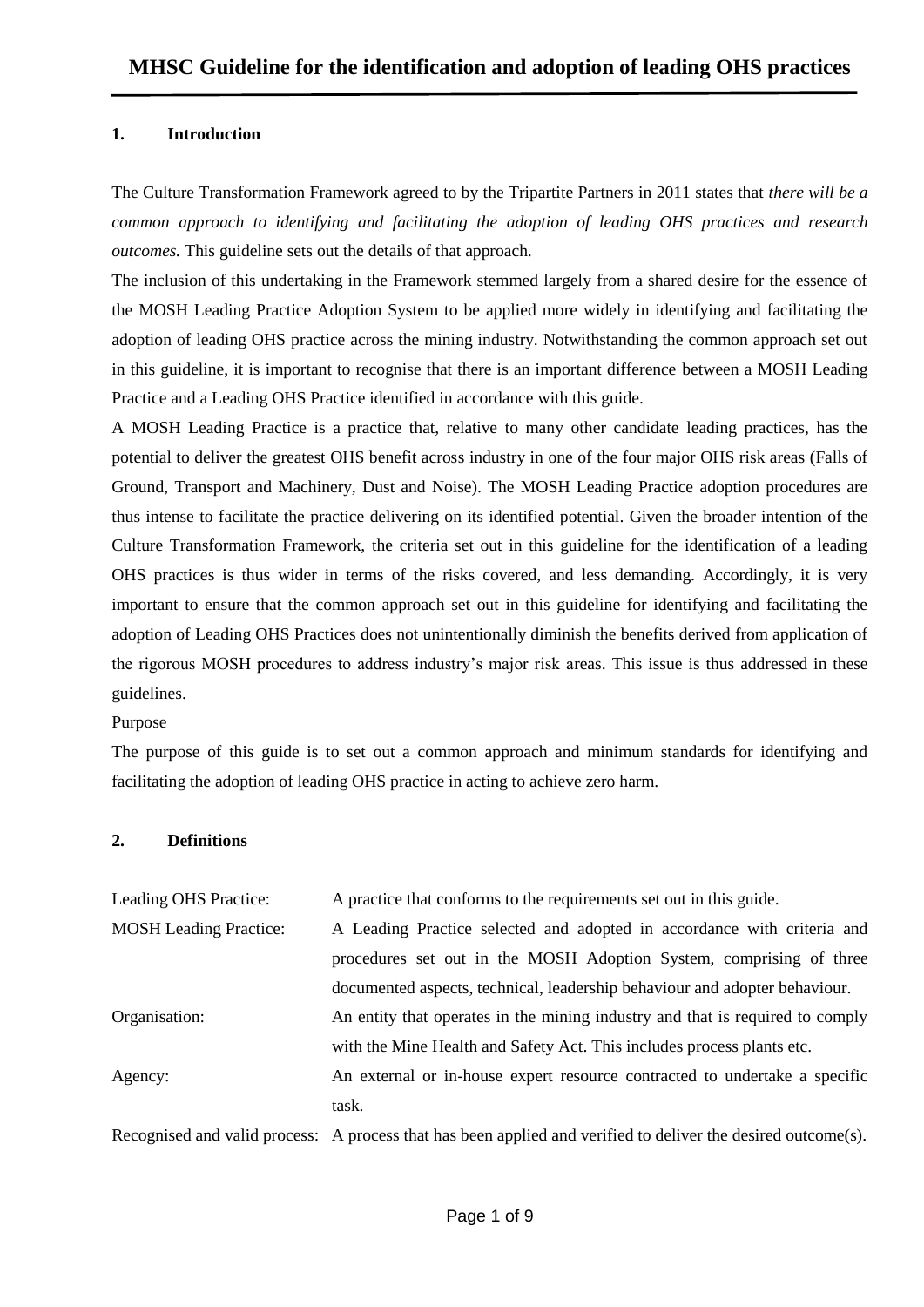| Promoter:            | The person that is accountable to see that the adoption is executed as per                            |
|----------------------|-------------------------------------------------------------------------------------------------------|
|                      | guidance and that adoption took place. - Sponsor adoption sponsor or                                  |
|                      | promoter or champion or Patron.                                                                       |
| Adoption:            | A process of introducing and implementing a practice that includes                                    |
|                      | communication and training to sustain behaviour change and operation of the                           |
|                      | practice with full involvement of all relevant stakeholders.                                          |
| Implementation:      | A non-specific process of introducing practices that does not include validated                       |
|                      | behaviour change management.                                                                          |
| MOSH:                | Mining Industry Occupational Safety and Health.                                                       |
| MHSC:                | Mine Health and Safety Council.                                                                       |
| DMR:<br>CTF:<br>CoE: | Department of Mineral Resources.<br><b>Culture Transformation Framework.</b><br>Centre of Excellence. |

# **3. Identification of leading practices**

Given below are the required actions to identify and register a leading practice for adoption in accordance with the provisions of this guide. In view of the rigour of the MOSH procedures, and the recognition given to MOSH leading practices in the Mining Charter, MOSH leading practices will be included in the MHSC register of leading practices. For reasons explained earlier, they should be adopted using the MOSH procedures.

|    | Action                                                                                                           | Guidance                                                                                                                                                                              |
|----|------------------------------------------------------------------------------------------------------------------|---------------------------------------------------------------------------------------------------------------------------------------------------------------------------------------|
|    | 1. Identify, assess against set criteria, and<br>initiate registration of potential leading<br>practice with CoE | 1.1. Any stakeholder or organisation may initiate<br>registration of a potential leading practice with the<br>MHSC (CoE).                                                             |
|    |                                                                                                                  | 1.2. Before approaching the MHSC (CoE), the Initiator<br>must be satisfied that the potential leading practice<br>is likely to meet the assessment criteria set out in<br>this guide. |
| 2. | Check if potential leading practice is<br>addressed by MOSH teams                                                | 2.1. If the practice is addressed by the MOSH Teams,<br>then MHSC (CoE) to engage the Learning Hub to<br>agree the way forward.                                                       |
|    |                                                                                                                  | 2.2. Inform Initiator of the outcome and proceed or<br>terminate.                                                                                                                     |
|    | 3. Commission verification of practice against<br>the criteria specified in this guide                           | 3.1. MHSC (CoE) to commission an appropriate Agency<br>to undertake the required verification work.                                                                                   |
|    | 4. Execute verification process by selected<br>agency                                                            | 4.1. MHSC (CoE) to ensure that the work is executed<br>according to plan.                                                                                                             |
| 5. | Consider verification findings against the<br>specified criteria                                                 | 5.1. MHSC (CoE) to consider verification report and<br>recommendations of the selected Agency.                                                                                        |
|    |                                                                                                                  | 5.2. Inform Initiator of the outcome and proceed or                                                                                                                                   |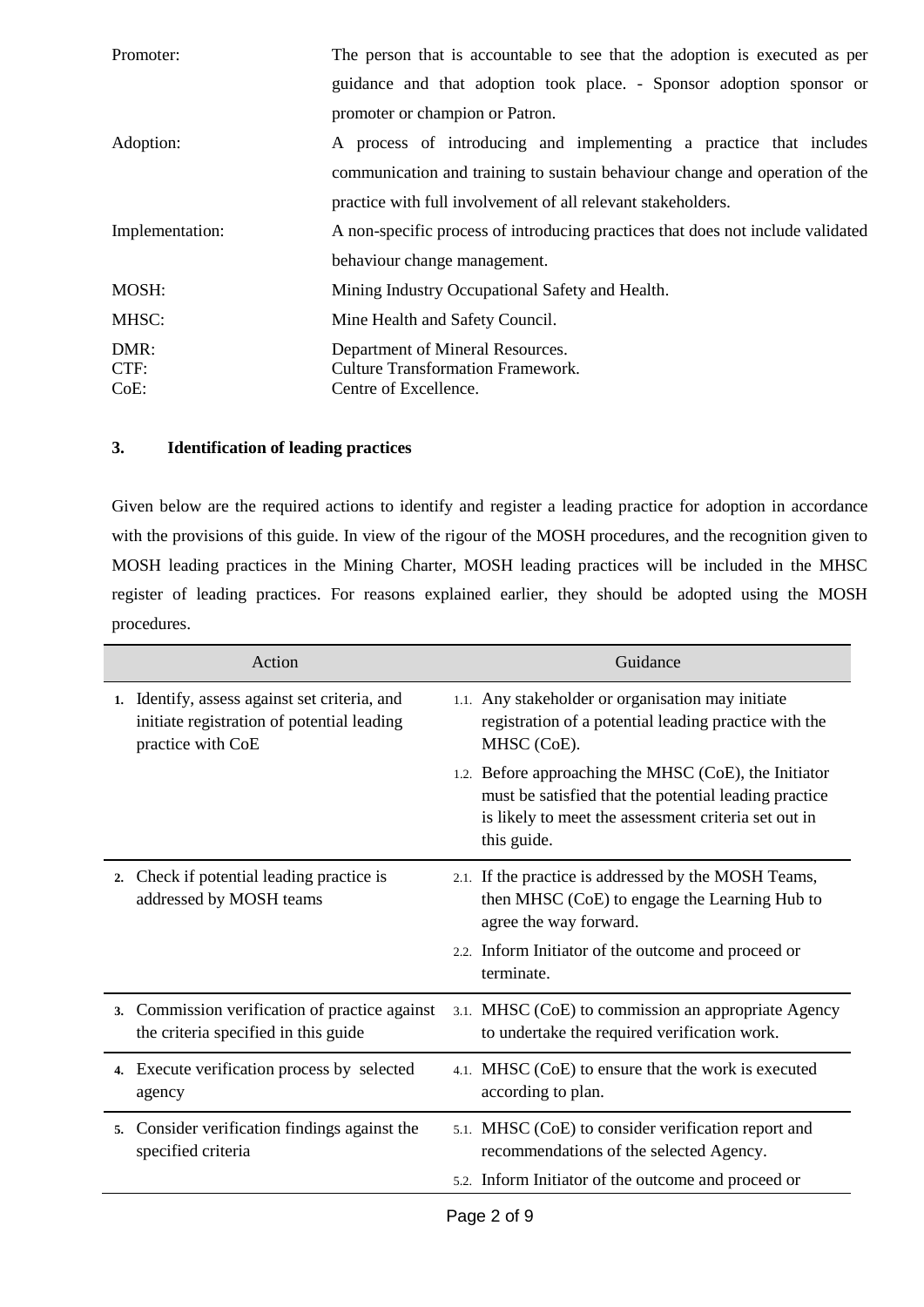|                                                                                                | terminate.                                                                                                                                                                                   |
|------------------------------------------------------------------------------------------------|----------------------------------------------------------------------------------------------------------------------------------------------------------------------------------------------|
| Commission investigation to document the<br>6.<br>potential leading practice                   | 6.1. MHSC (CoE) to commission an appropriate Agency<br>to undertake the required investigation.<br>6.2. Documentation of the practice to be in accordance<br>with an agreed standard format. |
|                                                                                                |                                                                                                                                                                                              |
| 7. Facilitate execution of the investigation by<br>a selected agency to document the practice. | 7.1. MHSC (CoE) to ensure that the work is executed<br>according to plan.                                                                                                                    |
| 8. Review substance and quality of<br>documentation and leading practice                       | 8.1. MHSC (CoE) to review adequacy of the<br>documentation developed to facilitate and guide<br>adoption of the practice by others.                                                          |
|                                                                                                | 8.2. Inadequate documentation to be referred back to<br>Agency for further work.                                                                                                             |
|                                                                                                | 8.3. MHSC (CoE) to endorse or reject the practice as a<br>leading practice with adoption potential and inform<br>Initiator accordingly.                                                      |
|                                                                                                | 8.4. Inform Initiator of the outcome and proceed or<br>terminate.                                                                                                                            |
| 9. Archive leading practice documentation for<br>ready access and use by adoption mines        | 9.1. A secure archive to be maintained by MHSC for this<br>purpose.                                                                                                                          |
| 10. Register practice as a verified leading<br>practice                                        | 10.1. MHSC (CoE) to register the leading practice with<br>MHSC.                                                                                                                              |
| 11. Communicate details of leading practice to<br>industry                                     | 11.1. MHSC (CoE) to prepare a communication brief for<br>distribution to industry by MHSC.                                                                                                   |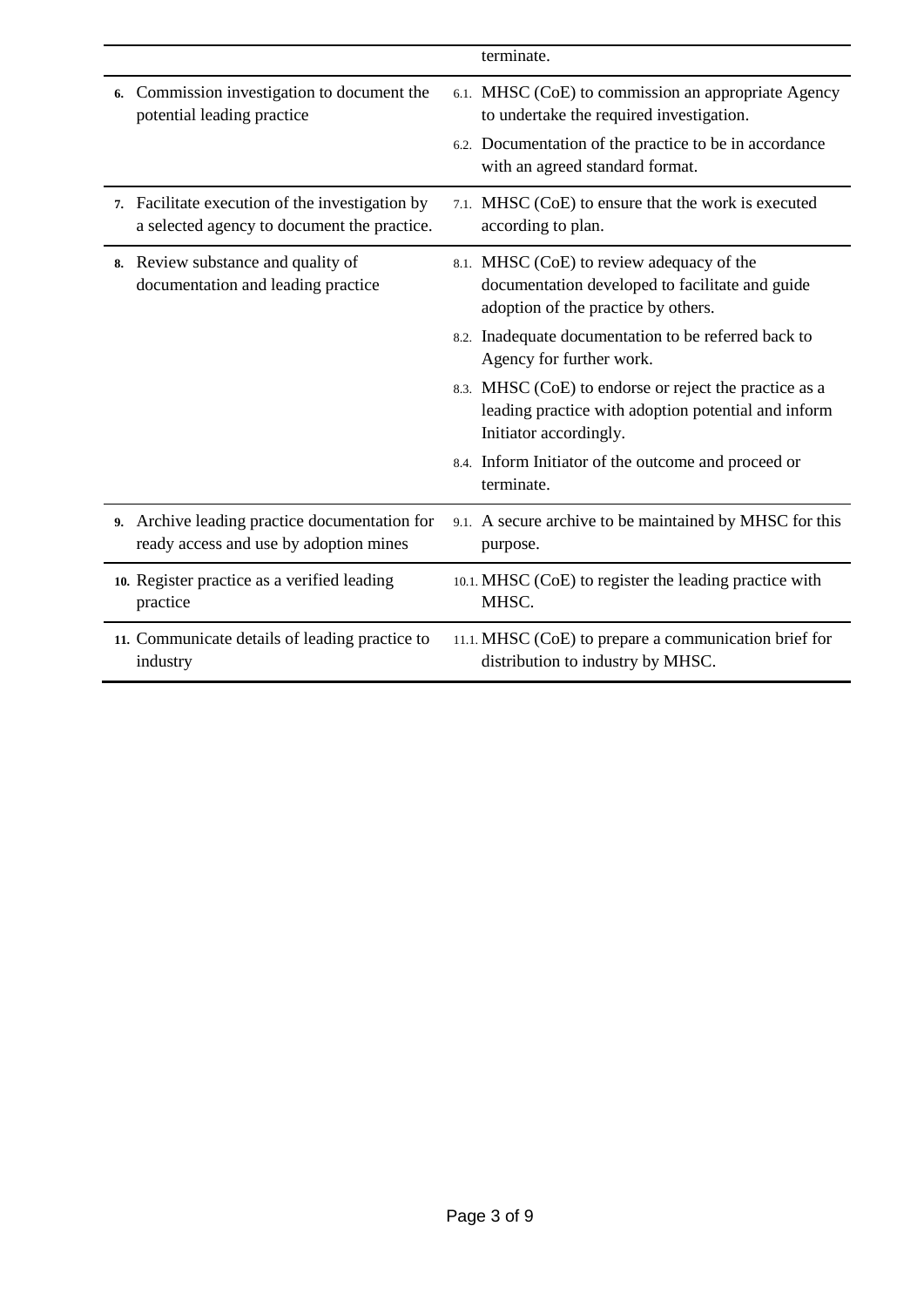# **4. Assessment criteria for registering a Leading OHS Practice**

Given below are the criteria for assessing and verifying that a candidate practice qualifies for being registered by the MHSC as a Leading Practice for consideration by mines in addressing their identified risks. *Importantly, assessment of the practice against all of these criteria must be positive for a practice to be registered by the MHSC as a Leading OHS Practice. Accordingly, the criteria are not prioritised.* 

| Criteria                                                                                                   | Comment / guidance                                                                                                                                                                                                                                                                                                                                                                                                                                                                                                                                                                                                                                                                                                                                                                       |  |  |  |
|------------------------------------------------------------------------------------------------------------|------------------------------------------------------------------------------------------------------------------------------------------------------------------------------------------------------------------------------------------------------------------------------------------------------------------------------------------------------------------------------------------------------------------------------------------------------------------------------------------------------------------------------------------------------------------------------------------------------------------------------------------------------------------------------------------------------------------------------------------------------------------------------------------|--|--|--|
| In each case, the Leading Practice must:                                                                   |                                                                                                                                                                                                                                                                                                                                                                                                                                                                                                                                                                                                                                                                                                                                                                                          |  |  |  |
| 1. Address a hazard that is identified in<br>the SAMRASS Code                                              | SAMRASS provides employers with a specific structure of<br>operation and risk that need to be reported on. A Leading<br>Practice needs to address a hazard that is directly related to a<br>SAMRASS code(s).                                                                                                                                                                                                                                                                                                                                                                                                                                                                                                                                                                             |  |  |  |
| 2. Have a significant impact on Health<br>and Safety performance                                           | The impact that a potential Leading Practice will make on Safety<br>and Health performance must be quantified in order to enable the<br>MHSC to decide if the potential Leading Practice is indeed a<br>Leading Practice.                                                                                                                                                                                                                                                                                                                                                                                                                                                                                                                                                                |  |  |  |
| 3. Not be already addressed by<br>regulation or regulatory constraints                                     | The Mine Health and Safety Act and associated regulations<br>define specific requirements that employers need to comply with.<br>Practices that are already defined in the act will not qualify as<br>Leading Practices.                                                                                                                                                                                                                                                                                                                                                                                                                                                                                                                                                                 |  |  |  |
| 4. Be verifiable and in operation at an<br>existing operation                                              | In order to be sure that a potential Leading Practice will work the<br>existing operation where it is in operation must be visited to<br>physically verify the existence and operation of the practice.                                                                                                                                                                                                                                                                                                                                                                                                                                                                                                                                                                                  |  |  |  |
| 5. Be successfully in operation at a<br>mine for at least 1 year after<br>commissioning                    | In order to avoid practices that initially seem to be working but<br>are not reliable or sustainable a practice must have been in<br>routine operation for at least 1 year after successfully<br>commissioning the practice (not from the date of starting<br>development or installation of the practice).                                                                                                                                                                                                                                                                                                                                                                                                                                                                              |  |  |  |
| 6. Be sufficiently developed to be ready<br>for adoption by others (a technology<br>readiness level of 9). | A practice not yet fully developed has the potential to disrupt<br>serious<br>unintended<br>operations<br>and<br>have<br>consequences.<br>Technological development goes through a number of phases,<br>sometimes iteratively. In some cases field trials of a prototype<br>might exceed the one year period requirement of point 5, before<br>returning to a developmental phase. The technological readiness<br>of a practice is thus usually assessed in terms of its stage of<br>development. There are various ways of characterising the stages<br>or levels of development, but nine levels are widely used to<br>assess technology readiness.<br>Brief definitions of the nine levels that are used here to assess the<br>technological readiness of a practice are given below: |  |  |  |
|                                                                                                            | TRL1: Basic principles identified and observed.                                                                                                                                                                                                                                                                                                                                                                                                                                                                                                                                                                                                                                                                                                                                          |  |  |  |
|                                                                                                            | TRL2: Technology concept formulated.<br>TRL3: Experimental proof of concept.                                                                                                                                                                                                                                                                                                                                                                                                                                                                                                                                                                                                                                                                                                             |  |  |  |
|                                                                                                            |                                                                                                                                                                                                                                                                                                                                                                                                                                                                                                                                                                                                                                                                                                                                                                                          |  |  |  |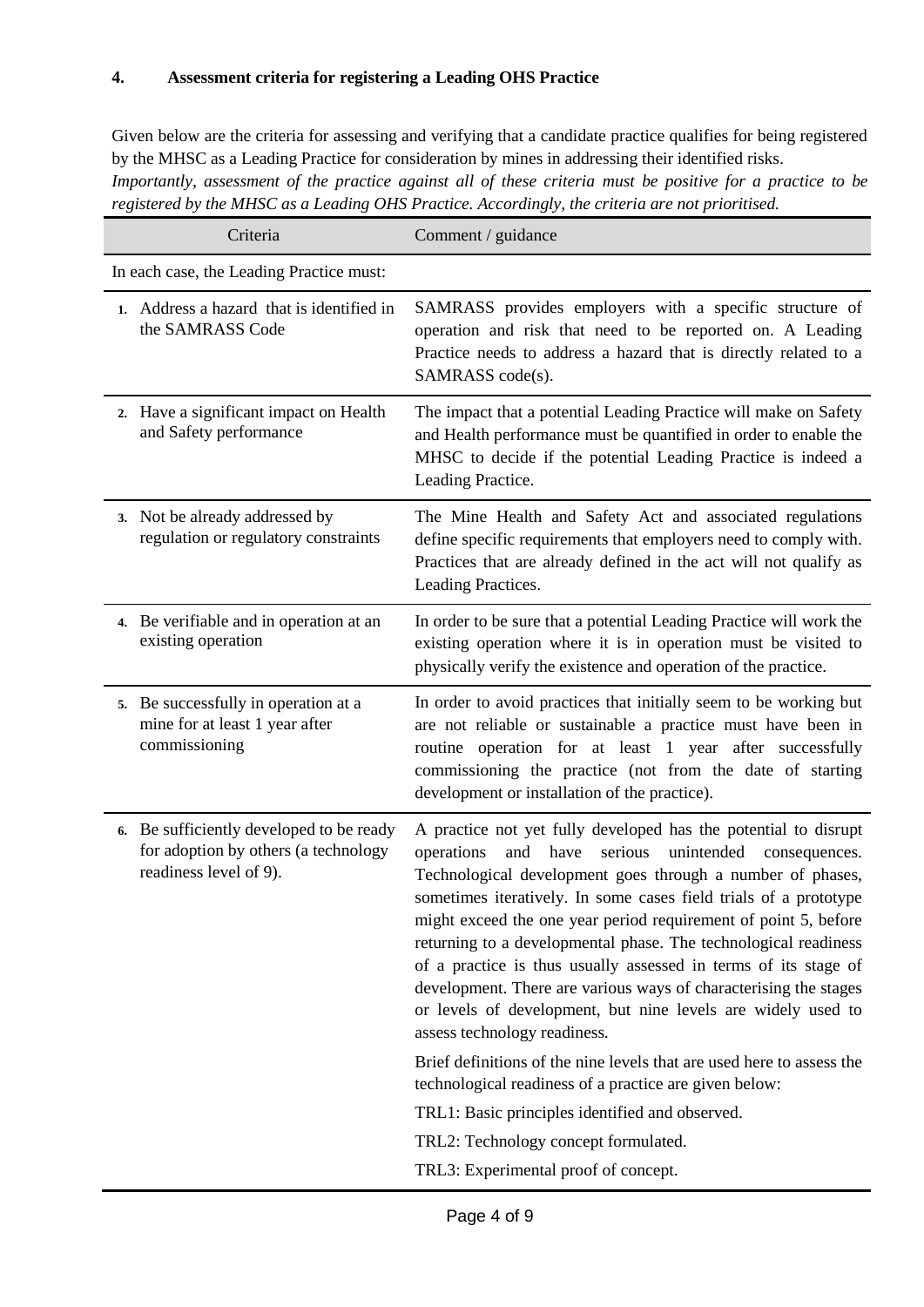|                                                                            | TRL4: Technology validated in the laboratory.                                                                                                                                                                                                                                                                                                                                                                                                                                            |
|----------------------------------------------------------------------------|------------------------------------------------------------------------------------------------------------------------------------------------------------------------------------------------------------------------------------------------------------------------------------------------------------------------------------------------------------------------------------------------------------------------------------------------------------------------------------------|
|                                                                            | TRL5: Technology validated in relevant environment.                                                                                                                                                                                                                                                                                                                                                                                                                                      |
|                                                                            | TRL6: Technology demonstrated in a relevant<br>(mining)<br>environment (Technology Innovation Agency).                                                                                                                                                                                                                                                                                                                                                                                   |
|                                                                            | TRL7: Prototype demonstration in an operational (mining)<br>environment                                                                                                                                                                                                                                                                                                                                                                                                                  |
|                                                                            | TRL8: Technology system complete, proven and qualified<br>through test and demonstration.                                                                                                                                                                                                                                                                                                                                                                                                |
|                                                                            | TRL9: Application of technology in its state acceptable -<br>technology proven in operational environment<br>competitively<br>manufactured<br>otherwise<br><b>or</b><br>readily<br>available.                                                                                                                                                                                                                                                                                            |
|                                                                            | A TRL score of 9 is required for a practice to be technologically<br>ready for adoption by others.                                                                                                                                                                                                                                                                                                                                                                                       |
| 7. Be easily transferrable to other<br>operations                          | If a Leading Practice is working in one operation it is not a<br>guarantee that it will work in another. The operational<br>circumstances must be critically assessed and with minimum<br>obstacles being identified that will inhibit ready transfer of the<br>practice to other operations.                                                                                                                                                                                            |
| Offer a strong value case<br>8.                                            | A value case includes considerations that are financially<br>quantifiable, as well as those that carry qualitative value. Key<br>components of a value case include the following:                                                                                                                                                                                                                                                                                                       |
|                                                                            | Qualitative impacts of significant strategic value.                                                                                                                                                                                                                                                                                                                                                                                                                                      |
|                                                                            | Occupational health and safety performance improvements.                                                                                                                                                                                                                                                                                                                                                                                                                                 |
|                                                                            | Net realistically quantifiable financial benefit of both direct<br>and indirect impacts.                                                                                                                                                                                                                                                                                                                                                                                                 |
| 9. Be relatively quick to adopt but not<br>take any longer than 2 years    | In order to avoid major operational projects and to ensure that<br>benefits can be achieved within a reasonable time there must be a<br>high probability that it will be possible for a mine to adopt the<br>Leading Practice in less than 2 years, and preferably within a<br>period of about six months.                                                                                                                                                                               |
| 10. No negative unintended<br>consequences on other operational<br>aspects | Unintended consequences of adopting a new practices can be<br>severe at both a mine and industry level. The possibility of the<br>practice giving rise to unintended consequences must be<br>critically investigated to expose any possible<br>negative<br>consequences as well as ways in which they have been or can be<br>adequately addressed. There must be reasonable certainty that<br>adoption of the practice will not unintentionally prove to defeat<br>its intended purpose. |
| 11. Training and skills development<br>requirements.                       | Should a Leading Practice require a large number of employees<br>to be equipped with new skills there is a high probability that the<br>practice will not be successfully and sustainably adopted. Skills                                                                                                                                                                                                                                                                                |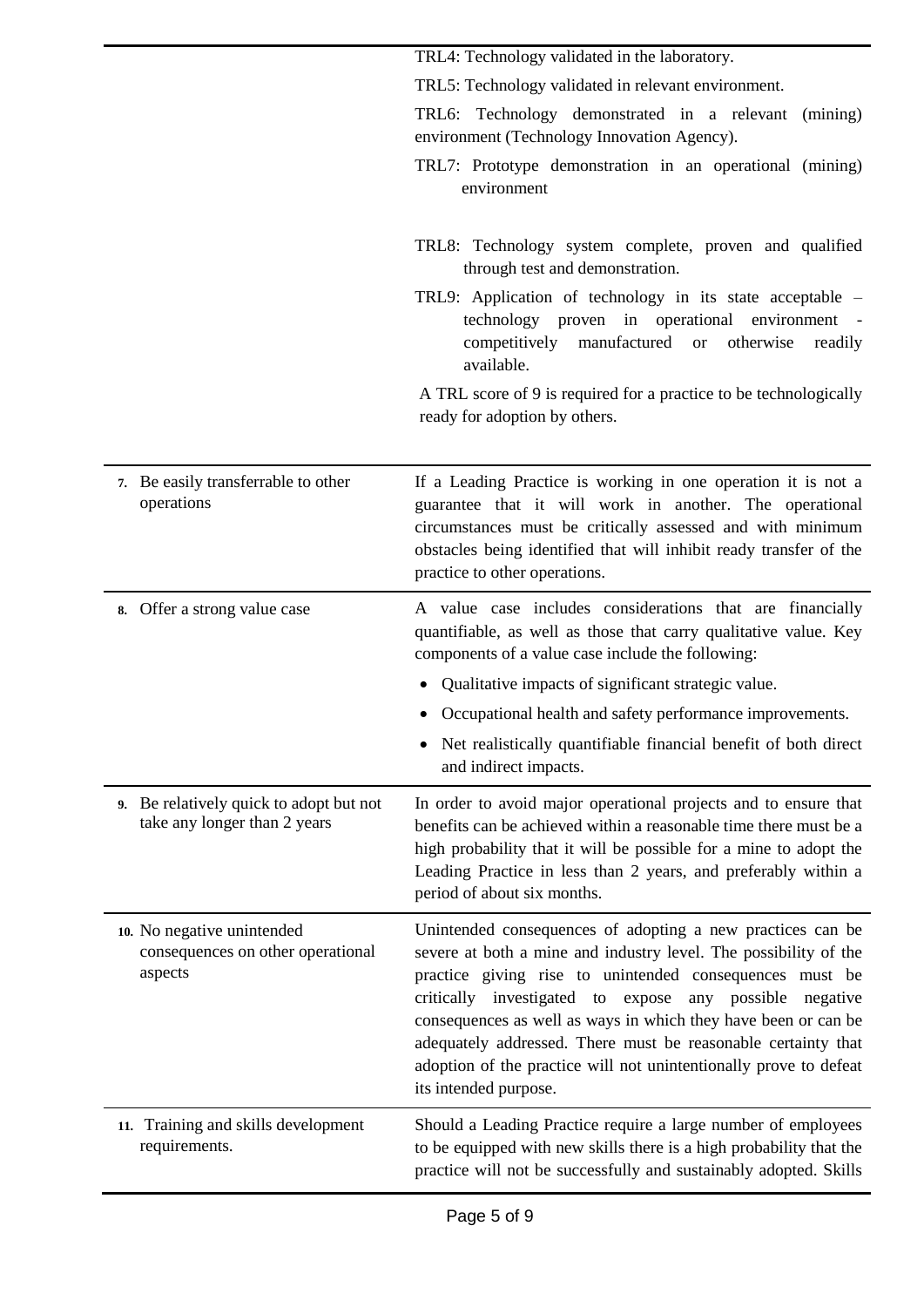|                                                  | requirements for a Leading Practice need to be specifically<br>considered and quantified at both a mine and industry level to<br>assess whether it will be realistically possible to achieve the<br>required level of skills development on a widespread basis.                                                                                                                      |
|--------------------------------------------------|--------------------------------------------------------------------------------------------------------------------------------------------------------------------------------------------------------------------------------------------------------------------------------------------------------------------------------------------------------------------------------------|
| 12. Must have significant adoption<br>potential. | The potential leading practice should be applicable to at least<br>10% of the employees in at least one mining sector, or at least 10<br>operational mines. Unless these criteria are met the benefit in<br>terms on improved health and safety performance are likely to be<br>limited and not warrant the time and cost required to verify,<br>document and register the practice. |

# **5. Adoption of leading OHS practices at the organisation**

Given below is guidance setting out the actions, procedures and standards of the common approach called for in the Leading Practice pillar of the Culture Transformation Framework. The guide addresses all six requirements specified in points A to F of this pillar.

|    | Action                                                                           | Guidance                                                                                                                                                                                                                                                                                                             |
|----|----------------------------------------------------------------------------------|----------------------------------------------------------------------------------------------------------------------------------------------------------------------------------------------------------------------------------------------------------------------------------------------------------------------|
| 1. | Establish organisation<br>adoption procedures<br>that comply with this<br>guide. | 1.3. Before the adoption of any Leading Practice the organisation's health and<br>safety committee will oversee the development of a Leading Practice<br>adoption procedure that applies to the adoption of all Leading Practices of<br>the organisation and that conform to the standards set out in this document. |
|    | CTF point A                                                                      | 1.4. The procedure will include all the requirements and formats for traceability<br>and record keeping defined in this guide.                                                                                                                                                                                       |
|    | 2. Conduct risk analysis.<br>$CTF$ point $B$                                     | 2.1. Selection of a Leading Practice will be supported by a formal risk analysis<br>including occupational health or fatality and injury trends over a<br>reasonable time specific to the organisation.                                                                                                              |
|    | 3. Identify and prioritise<br>risks                                              | 3.1. From the risk assessment above, identify and prioritise the risk/s in line<br>with the OH&S milestone/s.                                                                                                                                                                                                        |
|    | 4. Select an applicable<br>leading practice                                      | 4.1. Select the registered leading practice/s from the MHSC's data base in<br>accordance with the mine's prioritised risks.                                                                                                                                                                                          |
|    | CTF points A&B                                                                   | 4.2. If the identified risk is addressed by a MOSH Leading Practice,<br>compliance with this guide excludes preferential adoption of another<br>MHSC registered leading practice considered to address the risk instead of<br>the MOSH Leading Practice.                                                             |
|    |                                                                                  | 4.3. Where another registered leading practice is also applicable to the<br>identified risk, that practice may be adopted concurrently with the MOSH<br>Leading Practice.                                                                                                                                            |
|    | 5. Provide required funds<br>and technical resources<br>$CTF$ point $E$          | 5.1. Where an organisation decides to adopt a Leading Practice an explicit<br>budget will be made available to adopt the Leading Practice in accordance<br>with this guideline, including but not limited to funds for competence                                                                                    |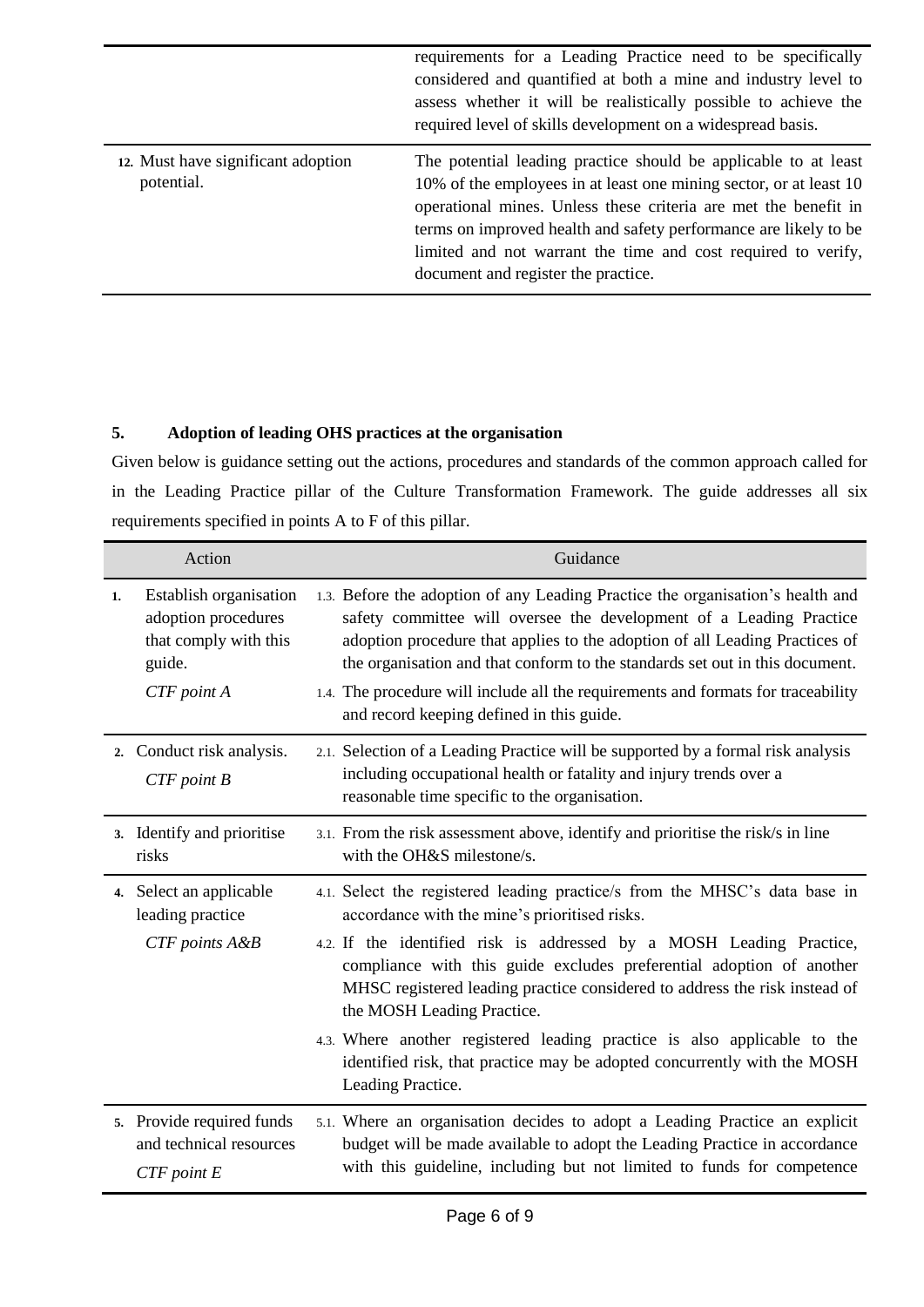development, communication, measurement and monitoring.

| 6. Ensure appropriate<br>tripartite involvement<br>and agreement           | 6.1. The organisation's health and safety committee will review the formal risk<br>analysis that led to selection of the Leading Practice and amicable solution<br>to selection of the practice.                                     |
|----------------------------------------------------------------------------|--------------------------------------------------------------------------------------------------------------------------------------------------------------------------------------------------------------------------------------|
|                                                                            | 6.2. The organisation will inform the relevant principal inspector in writing to<br>communicate the decision to adopt the Leading Practice.                                                                                          |
|                                                                            | 6.3. The organisation will keep a record of engagements with applicable<br>tripartite stakeholders.                                                                                                                                  |
|                                                                            | 6.4. The organisation must record the role that health and Safety committee<br>will play during the adoption process (support of desired behaviour,<br>communication, training etc.).                                                |
| 7. Establish leadership<br>accountability at all<br>levels for successful  | 7.1. The manager in the organisation that carries the legal appointment in terms<br>of mine accountability will be the Promoter of the Leading Practice<br>adoption process.                                                         |
| adoption<br>$CTF$ point $C$                                                | 7.2. Progress as per plan and achieving adoption of the Leading Practice will<br>formally be a part of her/his own KPIs, as well as the applicable<br>subordinate's KPIs, for the full period of the adoption process.               |
| 8. Establish an effective<br>adoption team<br>$CTF$ points $C$ & $E$       | 8.1. The Promoter will appoint a multi-disciplinary team with specific<br>responsibilities and KPIs for each member of the team so as to ensure that<br>the provisions of this guideline are met.                                    |
|                                                                            | 8.2. The team will primarily comprise of core line function members with<br>occupational health, safety, engineering, training, communications,<br>employee representatives and others as necessary playing the supporting<br>roles. |
|                                                                            | 8.3. Team members will be formally assigned to their role(s) indicating the<br>percentage of involvement and time dedicated to the adoption.                                                                                         |
|                                                                            | 8.4. All members of the adoption team will complete a formal adoption<br>competence programme before commencement of the project.                                                                                                    |
| 9. Develop an adoption<br>plan for the leading                             | 9.1. The organisation will develop and document an adoption plan for every<br>Leading Practice being adopted.                                                                                                                        |
| practice                                                                   | 9.2. The plan will include all adoption specific activities defined herein as well<br>as all the other activities that are part of the organisation's project<br>management standards/practices.                                     |
|                                                                            | 9.3. The plan will include an overall adoption schedule supported by a detailed<br>activity schedule.                                                                                                                                |
|                                                                            | 9.4. The plan will include responsible people (by name) for executing the<br>different activities.                                                                                                                                   |
| 10. Identify those affected<br>by adoption and then<br>also their existing | 10.1. The organisation will follow a recognised and valid process to identify, by<br>job category, front line team members that will be affected by the Leading<br>Practice.                                                         |
| knowledge, beliefs, and<br>values                                          | 10.2. The organisation will similarly follow a recognised and valid process to<br>solicit the current knowledge, beliefs, values and behaviour of the affected<br>groups.                                                            |
| CTF point D                                                                | 10.3. The specific impact on them as well as the desired knowledge and                                                                                                                                                               |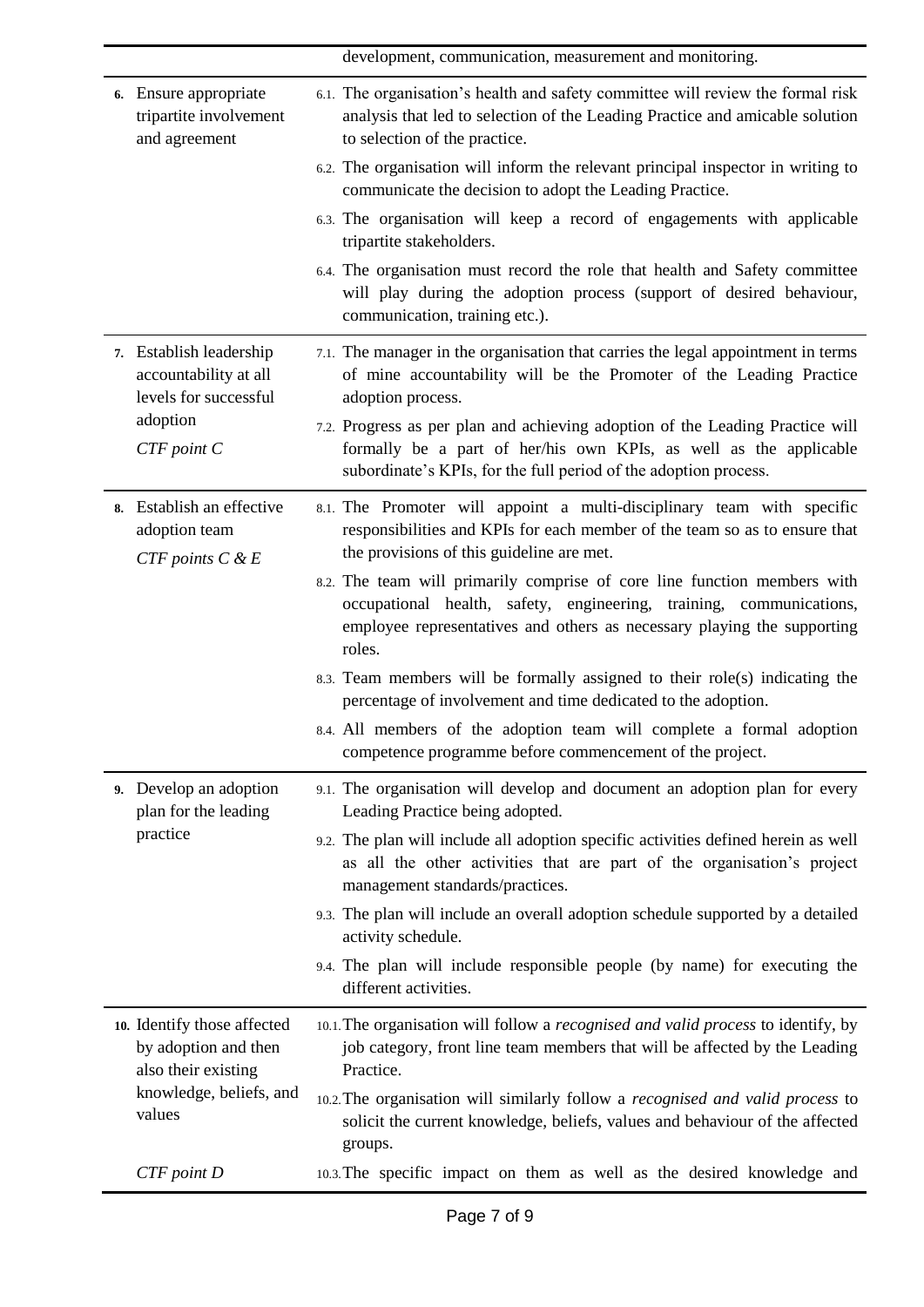| behaviour of each job category will be documented so as to get visibility of<br>any issues that need to be addressed to ensure adoption (sustainability of<br>the practice).                                                                                                                                                               |
|--------------------------------------------------------------------------------------------------------------------------------------------------------------------------------------------------------------------------------------------------------------------------------------------------------------------------------------------|
| 10.4. Achievement of the desired knowledge and behaviour will be a key<br>measure of successful adoption.                                                                                                                                                                                                                                  |
| 11.1. The organisation will follow a recognised and valid process to determine<br>the desired leadership behaviour in all applicable areas of the organisation,<br>but at least for the first three supervisory levels as well as the management<br>team.                                                                                  |
| 11.2. The Promoter will ensure that all affected supervisory and management<br>staff is adequately trained and educated to enable consistent delivery of the<br>required leadership behaviours.                                                                                                                                            |
| 12.1. The organisation will follow a <i>recognised and valid process</i> to address the<br>identified knowledge gaps and other barriers to adoption, at all levels.                                                                                                                                                                        |
| 12.2. Employee representatives will play a significant role in identifying<br>appropriate modes and means for engaging with employees, and for<br>measuring the effect of the engagement.                                                                                                                                                  |
| 12.3. The organisation will develop and document interventions to address gaps<br>and improve the quality of leadership in all applicable areas of the<br>organisation but at least for the 1st 3 supervisory levels, as well as the<br>management team, up to and until adoption and desired behaviour have<br>been sustainably achieved. |
| 12.4. The organisation will involve organised labour representatives in the<br>process of determining individual leader behaviour.                                                                                                                                                                                                         |
| 13.1. The organisation's adoption team, in conjunction with organised labour,<br>will identify all training, including on the job coaching required for<br>affected employees to become operationally competent in working with<br>the Leading Practice.                                                                                   |
| 13.2. The organisation will ensure that each affected employee achieves the<br>required operational competence and not only theoretical class room<br>training.                                                                                                                                                                            |
| 13.3. Training and competence development material will be reviewed to be fit<br>for purpose by the organisation's health and safety committee and training<br>department before training starts.                                                                                                                                          |
| 14.1. The organisation will conduct and document a formal activity based risk<br>assessment of the adoption process, as well as the associated operational<br>impact.                                                                                                                                                                      |
| 14.2. All risks identified will be adequately addressed before adoption of the<br>practice.                                                                                                                                                                                                                                                |
| 15.1. The organisation will undertake all other activities needed to adopt the<br>Leading Practice.                                                                                                                                                                                                                                        |
| 15.2. The adoption activities will be integrated with the organisation's internal<br>processes and procedures such that it makes logical and sequential sense.                                                                                                                                                                             |
| 16.1. The Promoter will assign specific responsibility for establishing a Leading<br>Practice adoption record (file) with achievement of the required record                                                                                                                                                                               |
|                                                                                                                                                                                                                                                                                                                                            |